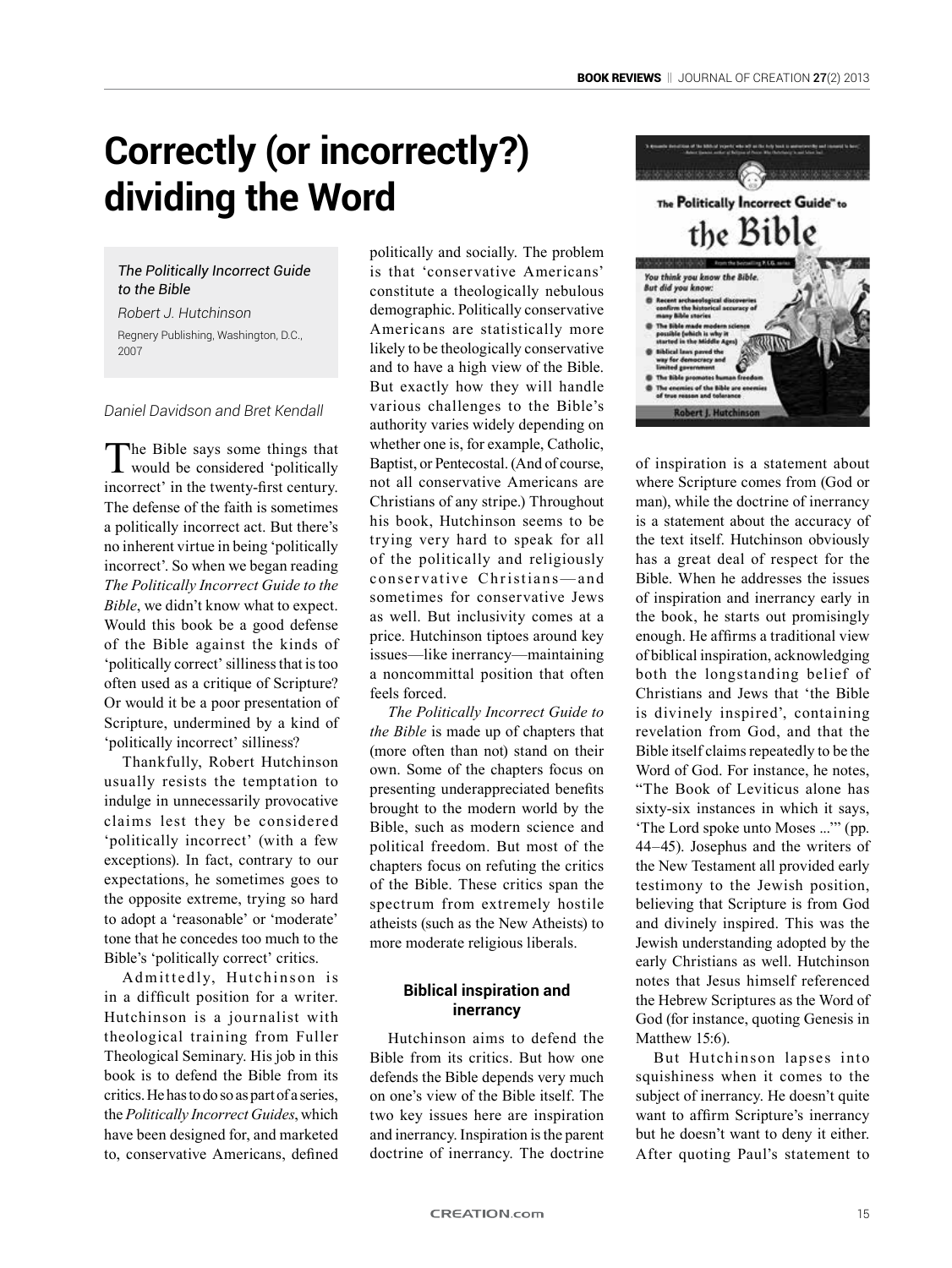Timothy about the nature of Scripture (2 Tim. 3:15–16), Hutchinson writes: "[T]he Jewish scriptures are indeed 'God-breathed' (or inspired) and 'profitable'." But he quickly qualifies this:

"But note: Paul says *nothing* about scripture being 'inerrant', or useful for studying astrophysics, or even as a primary source for historical study. These are *later* controversies projected backward onto the Bible [emphasis in original]" (p. 48).

It certainly *sounds* like Hutchinson is trying to move toward a more liberal position on the authority and accuracy of Scripture. But then he qualifies this too: "That doesn't mean the Bible isn't inerrant necessarily, only that the primary emphasis … is on the *practical use* of the biblical texts ..." (p. 48). It's an exasperating paragraph. At one level, theological conservatives might agree with what Hutchinson says here—that the *term* 'inerrancy' was first used in later debates and that Paul's *emphasis* was on the *use* of the Scripture. But this doesn't mean that Paul doesn't *also* imply a doctrine of inerrancy. As with many theological terms, there was no need to spell out the biblical teaching with technical terminology until it was necessary to refute errors.<sup>1</sup>

But it seems that Hutchinson is suggesting much more in his statement about Paul's 'emphasis'. Hutchinson's line of reasoning is typical of those who are willing to adhere to the spiritual and moral teaching of Scripture without necessarily committing themselves to the accuracy of the history recorded in Scripture. Yet he won't quite commit to this liberal approach to Scripture either. We would argue that the doctrine of inspiration by a totally truthful and all-knowing God *entails* inerrancy (properly defined). Hutchinson does not address this argument directly.

Instead, he then describes what he sees as the three main approaches to

the relationship between inspiration and inerrancy. First, he writes, "Mainline or more liberal Protestant denominations believe that God speaks through the biblical texts ... ." Yet these denominations would hold that "many of the minor 'details' can be in error".

Second, "Conservative Protestants and Orthodox Jews, on the other hand, believe that ... the Bible is 'inerrant' in everything that it affirms." As a representative of this position, Hutchinson quotes at length from the prominent evangelical theologian Norman Geisler. Geisler notes that not everything *recorded* in the Bible is taught as *truth*—for instance, not every *part* of a parable is necessarily conveying a truth, not every action recorded is endorsed, sometimes figurative language is used, and the writers can adopt common observational standpoints rather than speaking in absolute terms. For instance, the Bible can speak of the sun's "path through the sky" without implying that in fact the earth is stationary and the sun is moving—it is no more inaccurate to speak this way than it is for the meteorologist to talk about sunrise and sunset. It is simply a matter of choosing which reference frame to use, and in physics, one can choose whatever frame is most convenient as long as it's stated which one is being used. Most of Geisler's points (as quoted by Hutchinson) are ones that we would agree with, although even there, a few unnecessary concessions creep in. At one point, Geisler suggests that divine inspiration does not guarantee that "all factual assertions are technically precise by modern standards (as opposed to accurate by ancient standards—2 Chr.  $4:2$ <sup>"</sup> (p. 49). In some contexts he might have a point (casualties from a battle might be given in rounded numbers, for instance). But in the passage from 2 Chronicles that he cites, it's unnecessary. In giving the

diameter and radius of the large water basin in Solomon's temple, it at first seems the biblical author was unaware of pi and hence gave an inaccurate measurement. But the numbers given in Chronicles actually work quite well if one adds the thickness of the basin itself into the calculations.<sup>2</sup>

Hutchinson cites as the third Christian position that of the Roman Catholic and Orthodox churches. He asserts that the Catholic church joins conservative Protestants in its belief in the 'inerrancy' of "what is actually … taught or implied" by the Bible. He adds, again somewhat ambiguously, "In practice, the Catholic approach is closer to that of mainline Protestant denominations in its use of contemporary biblical scholarship but closer to conservative Protestants in its doctrinal formulations" (p. 51). We don't get any further explanation, but in many ways this somewhat cryptic remark best characterizes the course Hutchinson himself tries to steer throughout the book. While staunchly defending what he sees as core doctrines, Hutchinson is willing to try to incorporate mainstream contemporary scholarship whenever possible. Of course, there is nothing



Photo: Wikimedia/Daniel Baránekhoto: Wikimedia/Daniel Baránek

**Figure 1.** A fragment of an Isaiah Scroll (Isa. 57:17–59:9) from the Dead Sea Scrolls. The discovery of these scrolls provided powerful evidence for the integrity of the biblical text across the centuries.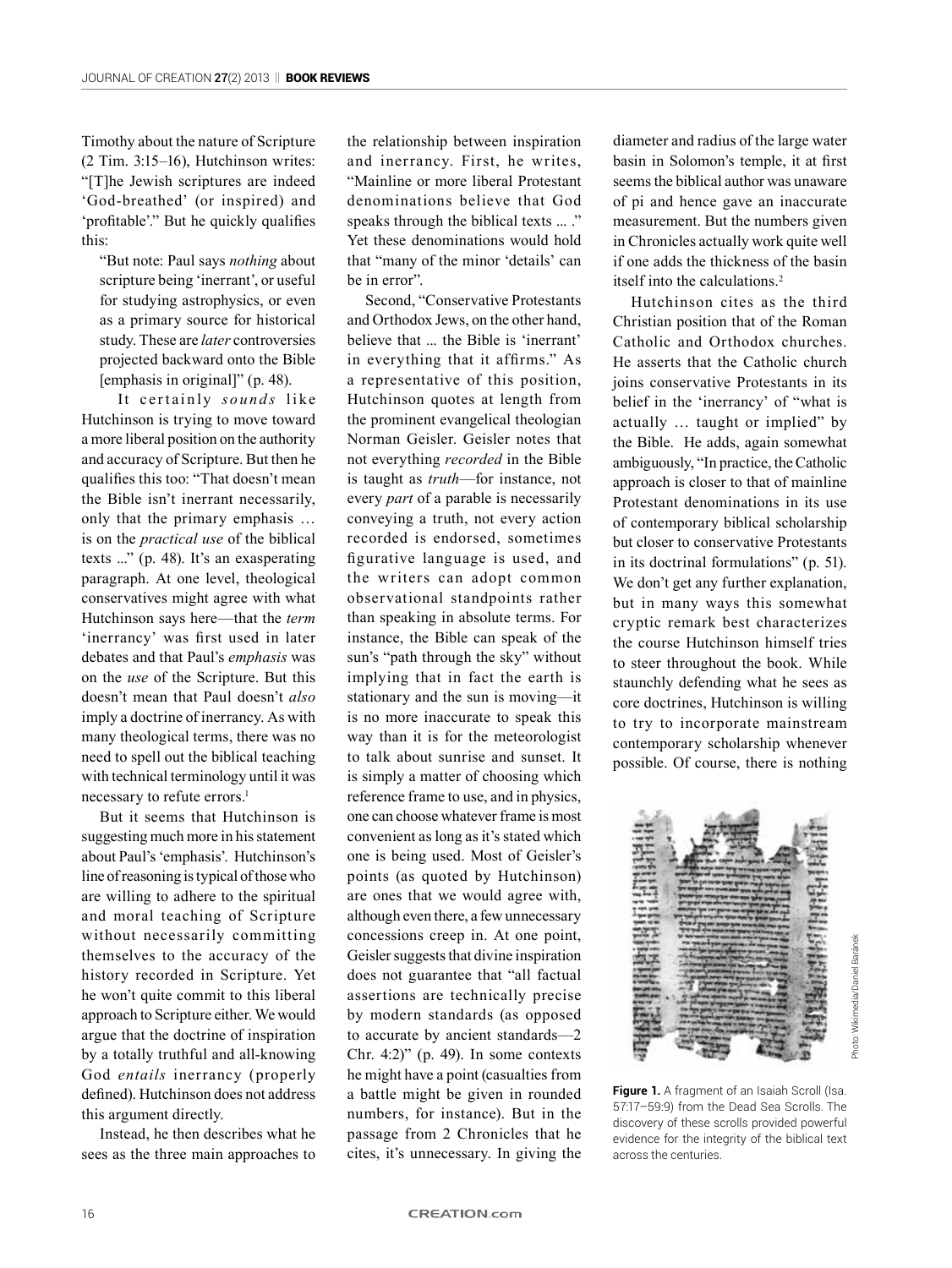

**Figure 2.** A page showing the end of the Gospel of Luke from the Codex Alexandrinus, a 5th-century New Testament manuscript.

wrong with employing contemporary scholarship, so long as Scripture is truly being honored.3 But the devil is in the detail. When does 'contemporary scholarship' start to compromise Scripture? Hutchinson, it seems, sometimes has a hard time making up his mind.

## **Errors in the Bible?**

Hutchinson gets to the nuts and bolts when he begins to deal with some of the most common 'errors in the Bible' trotted out by skeptics. Hutchinson discusses 'inconsistencies', 'errors of quotation', 'historical errors', and 'scientific errors'. On the whole, Hutchinson does a fine job countering these attacks. Often, this is easy to do. For instance, a number of the alleged inconsistencies in Scripture only appear inconsistent when recklessly misread by skeptics. For instance, is Genesis inconsistent when it says that Noah took animals into the Ark by twos in one place and in seven pairs in another? The answer is right in the text ("by twos" is the *mode of entry* of all animals; seven pairs refers to the *number* of *clean* animals—i.e. six additional pairs of the clean ones). One issue where Hutchinson is not at the top of his game, however, is the dates of various biblical texts. In general, for both the Old and New Testaments, liberal scholars tend to give late dates while conservative scholars give earlier dates. Hutchinson tends to adopt the late dates without seeming to be very aware of the fact that there is controversy about them.

In defending the Bible's history, Hutchinson offers a concise overview of some major archeological discoveries that have supported the Bible's historical narratives. For instance, he mentions the Samaritan ostraca found in 1910, a collection of potsherds with the names of most of the sons of Manasseh from Joshua 17:2–3, substantiating the genealogical records of Scripture. He discusses the Pontius Pilate inscription found in 1962, countering the critics who had questioned whether Pilate was a historical figure. And he notes the House of David inscription found in 1993, countering the scholars who had questioned whether David was a historical figure (pp. 21–27).

## **Origins**

Hutchinson's treatment of the origins issue is disappointing. He uncritically accepts a standard Darwinian model of biological evolution and sidelines the debate over creation and evolution as an almost irrelevant sideshow. He devotes a single paragraph to Intelligent Design (ID):

"[T]here are religious groups and thinkers who have pointed out … 'holes' in the naturalistic theories of evolution … . Many biological scientists now concede that the available scientific evidence (in the form of the fossil record) does not wholly support Darwin's theory  $\ldots$ " (p. 89).

This brief treatment indicates that Hutchinson is not familiar with the issues. It is a very inadequate description of ID's arguments, many of which are based on grounds other than the fossil record. And then it's not clear what Hutchinson means when he refers to "many biological scientists". If he means that there are a non-trivial number of serious, qualified biologists who are critics of mainstream Darwinism, then he's right. But he certainly makes it sound like there are large numbers of biologists across the profession who are admitting that the fossil record is a good critique of evolution, which isn't true.

In any case, Hutchinson believes that the debates over Darwinism are irrelevant because they are "scientific in nature, not theological" (p. 90). He nowhere seems to indicate that he realizes there are serious theological issues involved in the design-versus-Darwin debate. Even the ID community, with its theologically minimalist position, has occasionally raised a quasitheological issue—the relationship of methodological naturalism and metaphysical naturalism.<sup>4</sup> Darwinists (such as Michael Ruse<sup>5</sup>) have argued that the former doesn't necessarily lead to the latter, but in any case, it can hardly be correct that there is no theological connection here. If Hutchinson had consulted any serious creationist literature, of course, he would have learned that there are many other theological issues raised by Darwinism—from the problem of death before sin to the exegetical problem of reconciling Genesis 1–11 with Darwinism.

Hutchinson suggests that the primary concern is nothing more or less than the special status of human beings:

"Where people of faith disagree most with secularists is not over the *mechanics* of creation but over a central point of Genesis that human beings are precious in the eyes of the Creator …" (p. 91).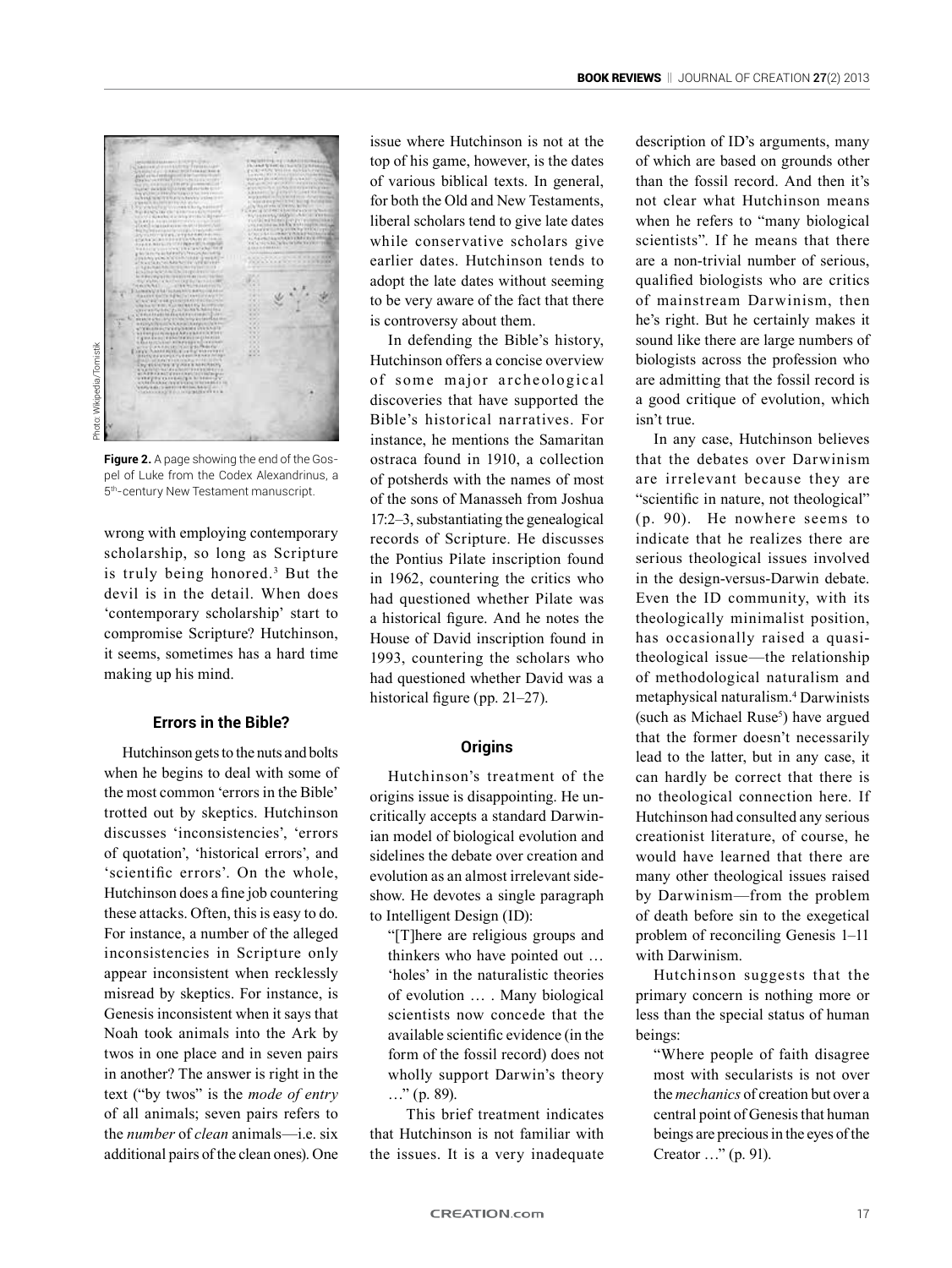While he is wrong to see this as the *only* significant issue, he is certainly right to see this as an *important* one, and he does a good job explaining the basics of why creation is important for human dignity.

## **The morality of the Bible**

Hutchinson spends time in several chapters addressing controversial issues of biblical morality. First, he looks at the critics of the Bible's own morality. Skeptics have often enjoyed criticizing the Bible as an immoral book, pointing out that it records many acts of murder, rape, and violence. Hutchinson notes that some of the atheist criticisms are easily dismissed—just because the Bible records a historical instance of rape or violence doesn't mean that it is condoning that conduct. The more challenging issue is God's command for Israel to annihilate the Canaanite nations. The Bible's critics love to point to this and claim that God commanded genocide. Hutchinson responds by explaining the radical evil represented by the Canaanite societies and noting that God's command is a unique circumstance, not repeated elsewhere.

He doesn't fully articulate the heart of the issue (that God hates sin and is eminently entitled to judge it $\epsilon$ ) or the full depth of the depravity of the Canaanite nations (for instance, child sacrifice), but he manages to at least put the issue into perspective.

Hutchinson is even better on the issue of slavery. He explains rightly that the 'slavery; or bond-service allowed by the Mosaic Law was drastically different (in most forms, more akin to indentured servitude) from the kind of chattel slavery that we typically associate with slavery. He notes that historically it was the Bible and Christianity that provided crucial motivation for the abolition of slavery. Christians led the way to abolishing slavery in the Roman Empire and again in Britain and America.

Hutchinson is at his best when he explains the biblical positions on the sanctity of life and the proscription of homosexual behaviour. On both issues, he articulates the generally accepted Christian position clearly. In his discussion of homosexuality in particular, he does an effective job of countering the revisionists who have claimed that the Bible doesn't really speak to the issue.



Figure 3. The Cyrus Cylinder, dated from 539 Bc and now in the British Museum, provides evidence of Cyrus' effort to repatriate the Jews following the Babylonian captivity.

#### **The positive legacy of the Bible**

Throughout the book, Hutchinson frequently comments on the Bible's immensely important contributions to the modern world—contributions that even the Bible's critics benefit from, even though they often refuse to recognize the Bible as the source. The two issues that Hutchinson devotes the most space to are political freedom and the rise of science. On the issue of science, Hutchinson relies on the scholarship of sociologist Rodney Stark, who has argued that modern science is uniquely a product of a Christian worldview. This argument is already familiar to readers of this journal.<sup>7</sup> Briefly stated, it posits that the Christian understanding of God and creation allowed medieval Europeans to come to see nature as something that could be expected to behave in regular patterns. The Christian understanding of man, created in the image of God, provided the foundation for believing that nature would be understandable to human reason. While Stark himself sometimes overgeneralizes, the argument on the whole is sound, and Hutchinson does a good job of explaining it for a general audience.

Political freedom, too, can be traced to the biblical understanding of God and man. Hutchinson outlines two related lines of Christian thought, rooted in the Bible, that led to the liberty that is enjoyed by so many Westerners today.<sup>8</sup> First, the Bible provided a set of concepts—human dignity and a divine law of right and wrong—that led to the articulation of human rights in the natural law traditions of both theologians (like Aquinas) and legal thinkers (like Blackstone). Second, Christians found in the Bible a basis for limiting the authority of government and ultimately even resisting tyrannical usurpation by the government when it went beyond its rightful authority. Hutchinson's presentation is lacking in some historical nuance, and sometimes it feels like he padded the section with